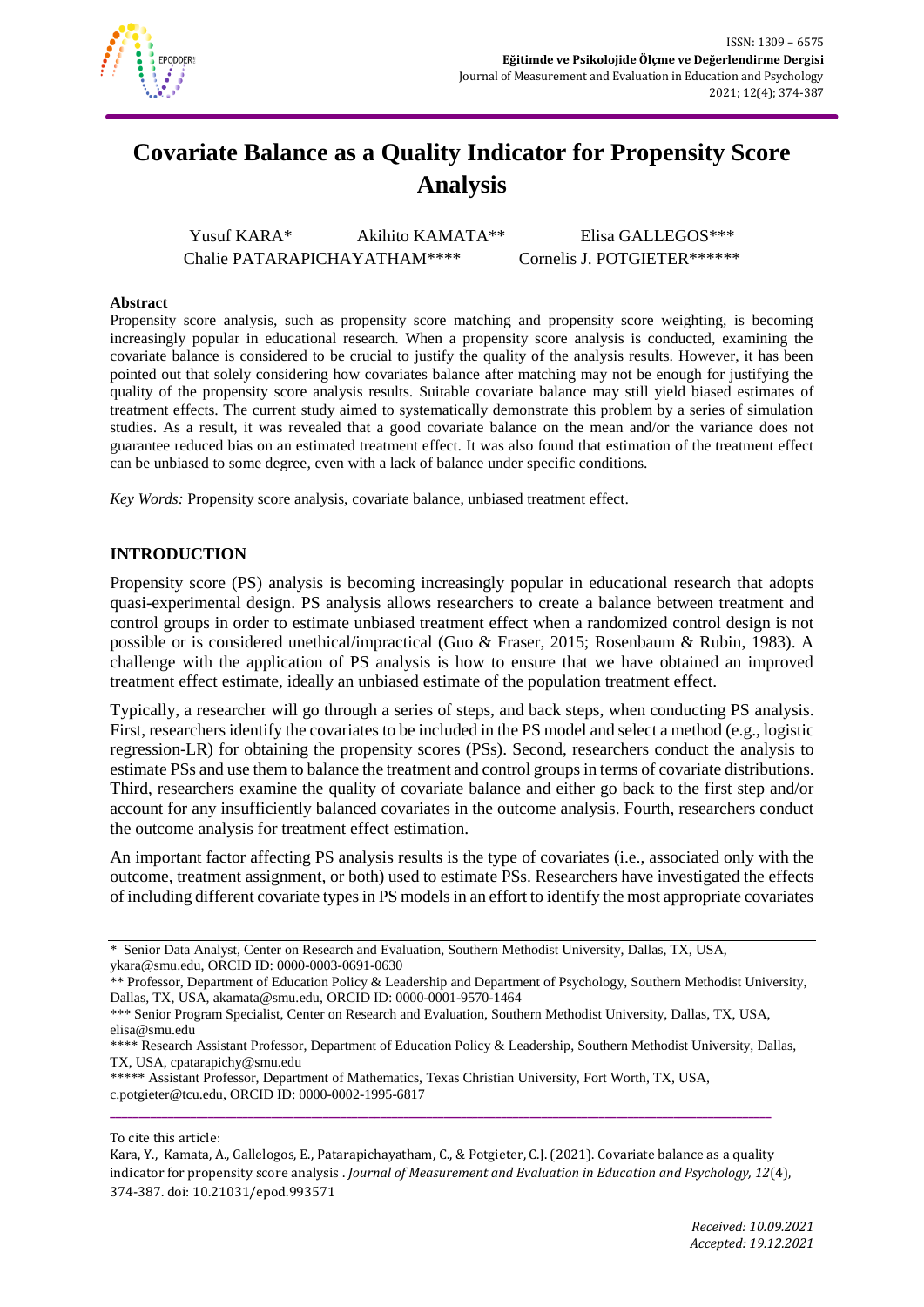to include. Covariates that yield balanced treatment and control groups and ultimately unbiased treatment effects would be the desired ones to use in PS analysis. There have been some studies that revealed the importance of including covariates strongly associated with the outcome and not with the treatment assignment (Brookhart et al., 2006; Myers et al., 2011). Some studies also highlighted the negative effect of intrinsic covariates (mostly associated with the treatment assignment and showed little association with the outcome) on PS models and recommended avoiding them due to inconsistencies in the PS analyses (Bhattacharya & Vogt, 2007) or increased bias in the estimation of treatment effects (Patrick et al., 2011). Similarly, What Works Clearinghouse-WWC (2017) also highlighted the negative effects of using intrinsic covariates on the estimation of the treatment effect. Researchers also explored that including covariates those strongly associated with both treatment assignment and outcome, yields the least bias (Brookhart et al., 2006; Hong, Aaby, Siddique, & Stuart, 2018; Myers et al., 2011; Steiner, Cook, Shadish, & Clark, 2010).

Another important factor is the method utilized for obtaining PSs. The standard method is traditional LR in most applications. There have been more advanced methods that involve a combination of adjustments within the calculations/algorithms for obtaining PSs. For example, researchers have found that non-parametric and adaptive approaches (e.g., generalized boosted regression-GBR, classification and regression trees-CART, nearest neighbor matching-NNM, etc.) are more promising than LR in terms of covariate balance and treatment effect estimation (Cannas & Arpino, 2019; Lee, Lessler, & Stuart, 2010; McCaffrey, Ridgeway, & Morral, 2004; Setoguchi, Brookhart, Glynn, & Cook, 2008; Westreich, Lessler, & Funk, 2010). Other researchers found that certain PSs, such as the covariate balancing propensity scores (CBPS), perform very well in terms of balancing treatment and control groups (Kainz et al., 2017). In the current study, we consider multiple methods for estimating the PSs, which are elaborated in the methods section.

The most important overall goal for PS analysis is the reduction of confounding by balancing the treatment and control groups. In other words, PS analysis aims to reduce the confounding effect of external variables on the estimation of the true treatment effect. For this reason, examining covariate balance is crucial in justifying PS analysis results (Kainz et al., 2017). Researchers commonly evaluate the first moment of the covariate distributions between treatment and control groups by using the standardized absolute mean difference (SAMD). As also implied by Stuart, Lee, and Leacy (2013), SAMD is the most common measure of balance that is calculated similarly to effect size. It simply checks the magnitude of the mean differences in absolute scale compared to standardized mean difference (SMD). According to Rubin (2001), SAMD values from 0.1 to 0.25 are considered to be acceptable as indicators of good mean balance. Nevertheless, it was seen that applied researchers generally follow a stricter criterion as 0.05, which was suggested by WWC (2017) accessible through the Institute of Education Sciences as part of the US Department of Education.

In addition to checking the balance in terms of means, researchers may aim to evaluate other characteristics of covariate distributions in treatment and control groups. Along with SAMD, the literature has suggested the use of a combination of several criteria, including goodness-of-fit measures for covariate distributions (e.g., Kolmogorov-Smirnov test: Austin, 2009; Kainz et al., 2017; Stuart, 2010) and variance ratio (Kainz et al., 2017). Variance ratio (VR) is simply the ratio of a covariate's variance in the treatment and control group with a value of one indicating identical variances. According to Rubin (2007) VR values lower than 0.5 or higher than two are considered to be indicators of variance imbalance. We consider SAMD and VR as two widely-used standard measures of covariate balance in the current study. Readers are referred to Austin (2009) for a detailed overview of common balance measures and to Stuart, Lee, and Leacy (2013) for alternative balance measures such as prognostic scorebased solutions.

# *Purpose of the Study*

Obtaining good balance, such as a SAMD of 0.05 or less (What Works Clearinghouse, 2017), is standard practice when estimating treatment effects in PS analysis. Nevertheless, solely considering how covariates balance after matching may not be enough for justifying the quality of the PS analysis results.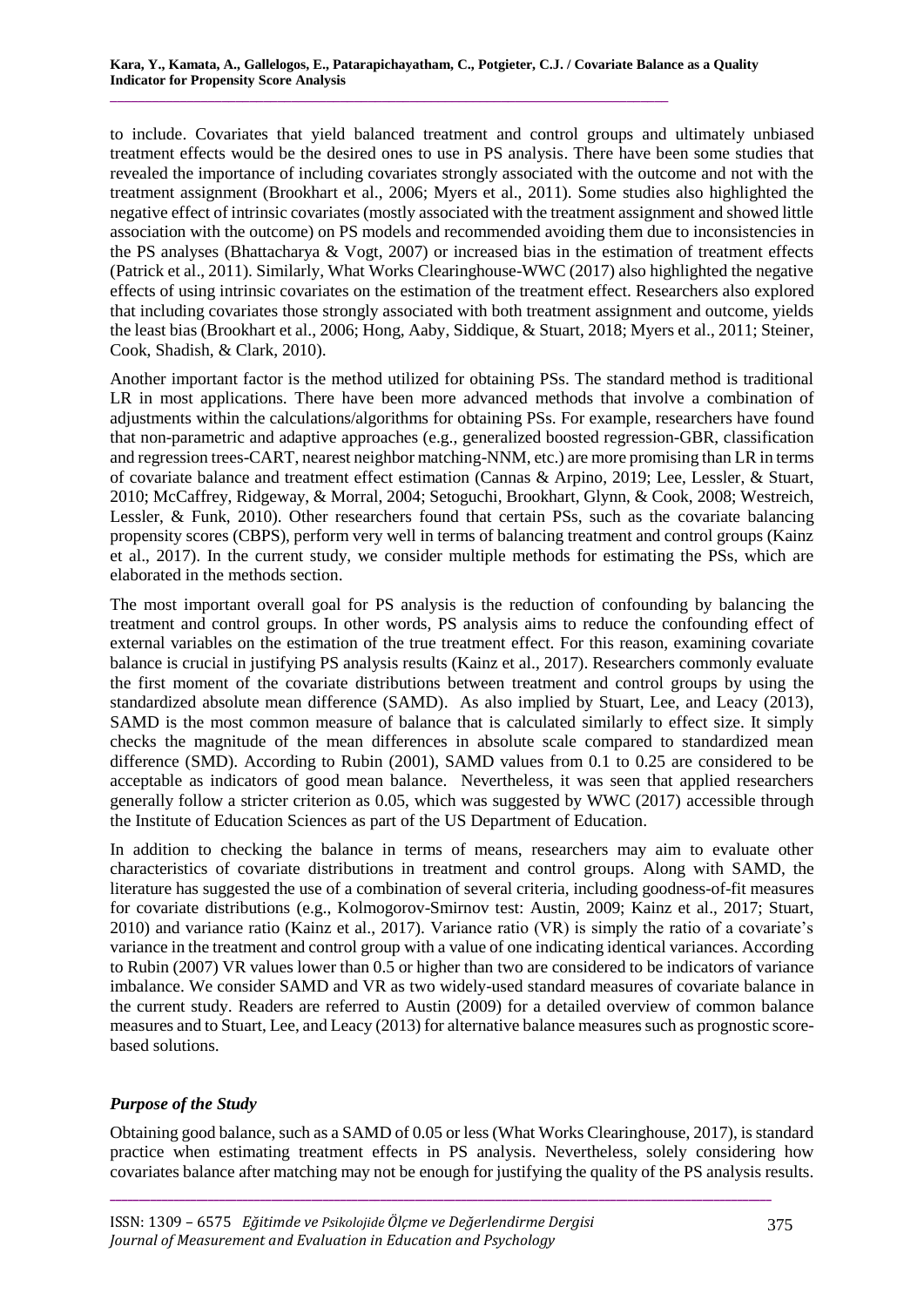Suitable covariate balance may still yield biased treatment effects (Lee, Lessler, & Stuart, 2010; Stuart, Lee, & Leacy, 2013). More specifically, Belitser et al. (2011) showed that following various balance diagnostic approaches might result in different levels of treatment effect bias. More interestingly, having measurement error in covariates might lead to a problematic estimate of the treatment effect even with a good level of covariate balance (Hong, Aaby, Siddique, & Stuart, 2018). Lastly, it was also shown that the balance of specific covariates could have more influence on the treatment effect bias (Stuart, Lee, & Leacy, 2013). All mentioned evidence from the literature points out the same conclusion: obtaining a good level of overall covariate balance might not be enough for estimating an unbiased treatment effect. There can be several other factors that can deteriorate the estimation of the true treatment effect even with a good amount of overall covariate balance.

 $\mathcal{L}_\mathcal{L} = \{ \mathcal{L}_\mathcal{L} = \{ \mathcal{L}_\mathcal{L} = \{ \mathcal{L}_\mathcal{L} = \{ \mathcal{L}_\mathcal{L} = \{ \mathcal{L}_\mathcal{L} = \{ \mathcal{L}_\mathcal{L} = \{ \mathcal{L}_\mathcal{L} = \{ \mathcal{L}_\mathcal{L} = \{ \mathcal{L}_\mathcal{L} = \{ \mathcal{L}_\mathcal{L} = \{ \mathcal{L}_\mathcal{L} = \{ \mathcal{L}_\mathcal{L} = \{ \mathcal{L}_\mathcal{L} = \{ \mathcal{L}_\mathcal{$ 

Although there have been some studies that have discussed a potential lack of the direct relation between covariate balance and treatment effect bias (Hong, Aaby, Siddique, & Stuart, 2018; Lee, Lessler, & Stuart, 2010; Stuart, 2013), no study to our knowledge has demonstrated this problem by systematically examining it in the context of the aforementioned factors that are important to PS analysis, as well as other key factors such as sample size, the proportion of treatment group, and the association between covariates. Therefore, the current study aims to investigate the inconsistent relation between covariate balance and bias in treatment effect estimation. In other words, this study aims to systematically explore the effects of covariate balance on treatment effect estimation by considering many conditions that applied researchers encounter in their PS analyses. To facilitate a better examination of the current study results, we utilized the PSs estimated from different methods as weights for determining the treatment and control groups across all conditions (Guo & Fraser, 2015; Rosenbaum & Rubin, 1983).

## **METHOD**

A simulation study was conducted to evaluate the performance of three PS estimation methods for recovering the population treatment effect and establishing the covariate balance in terms of means and variances. The three PS methods considered were the traditional LR, GBR, and CBPS. LR is the widelyused method among educational researchers and predicts the PSs through a logistic regression model. The GBR method uses a nonparametric, automated machine learning technique to estimate the PSs and associated weights (Ridgeway, McCaffrey, Morral, Griffin, & Burgette, 2017). The GBR method can predict the treatment assignment using a large number of covariates and is flexible in that it can handle nonlinear relationships between PSs and covariates (McCaffrey, Ridgeway, & Morral, 2004). The CBPS method simultaneously derives the PSs and weights for observations to optimize covariate balance between the treatment and control groups (Fong, Ratkovic, & Imai, 2019). Readers are referred to the cited literature for detailed explanations of the mentioned PS estimation methods.

#### *Simulation Design*

In addition to the three PS estimation methods, the current study also investigated the effect of using different types of covariates on the estimation quality of the treatment effect in relation to balance. Twenty-four covariates were classified into three different types (eight covariates per type) depending on their relationship with the treatment assignment and the outcome variable. Types of covariates were referred to as 1) type-W: correlated with both treatment assignment and the outcome variables, 2) type-X: correlated only with the outcome variable, and 3) type-Z: correlated only with the treatment assignment variable. A total of 108 simulation conditions were considered by crossing three PS estimation methods (LR, GBR, and CBPS), three covariate types (type-W, type-X, and type-Z), three sample sizes (500, 1,000, and 5,000), two proportions of treatment group (0.25 and 0.45), and two scenarios for the correlations among the covariates (uncorrelated and correlated).

Simulation conditions were mainly identified based on practical considerations that aim to guide applied researchers. LR was selected to represent the simplistic yet widely-used method among practitioners. CBPS and GBR were selected to represent more advanced methods compared to LR. It is known that CPBS is also a popular method in applied PS analysis studies and GBR is being recognized by many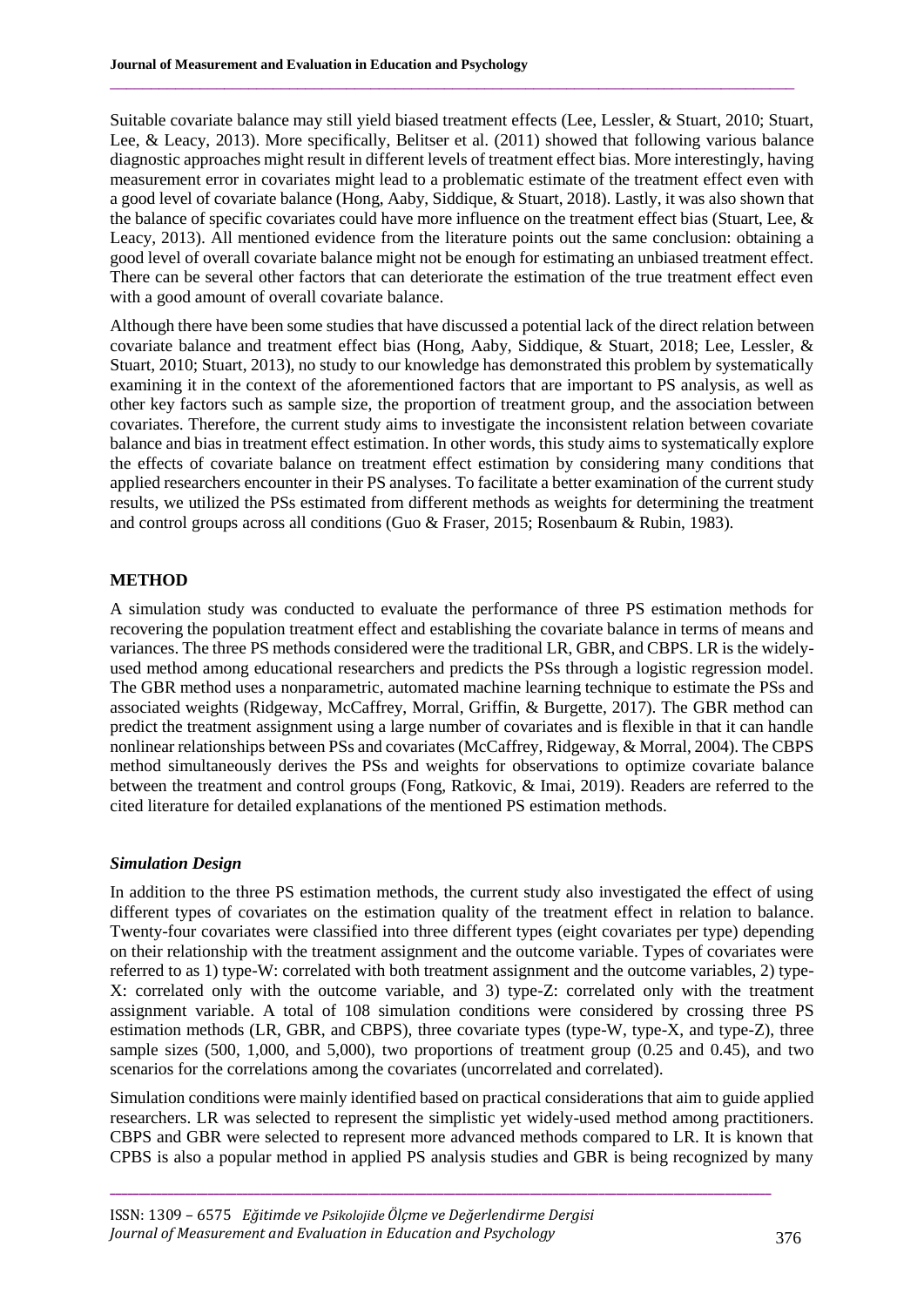practitioners who aim to use more advanced methods, namely machine learning-based approaches. Sample sizes were identified to reflect small to extremely large conditions. Group proportions were identified considering scenarios with low and medium/ levels of treatment group availability. It wouldn't be wrong to say that PS analysis studies mostly have larger sample sizes for the control group rather than the treatment group. Thus, we limited the maximum proportion of the treatment group to be 45% to represent a more realistic condition.

Some other magnitudes and/or parameters were fixed in the current simulation. The number of the covariates per type (fixed to eight) was identified randomly yet as a typical size of covariate availability in applied PS analysis studies. The magnitudes of the correlations between covariates were fixed to 0.05 and 0.15 for the uncorrelated vs. correlated covariates conditions. These values were identified in reference to the magnitudes used in other PS analysis simulation studies as well as thinking realistic magnitudes relative to the correlation values between covariates and treatment/outcome variables. We avoided high correlations among the covariates themselves in order to better reveal the effect of covariate and treatment/outcome relation. Lastly, the effect size was fixed to 0.8 and not varied in the current simulation. We chose a relatively high effect size in order to eliminate the side effects of having a small effect during the estimation phase. In other words, we intended to examine the performance of the methods under various conditions when the effect size is already known to be large.

## *Data Generation*

Consider observations of the form  $(W_i, X_i, Z_i, B_i, Y_i)$ ,  $i = 1, ..., n$  where  $W_i, X_i, Z_i$  are type-W, type-X, and type-Z covariates with size  $m_W, m_X$ , and  $m_Z$  respectively. As explained above, the number of the covariates for each covariate type was fixed to eight, thus  $m_W = m_X = m_Z = 8$ . Additionally,  $B_i$  is an indicator as to whether an observation belongs to the control ( $B_i = 0$ ) or treatment ( $B_i = 1$ ) group, and  $Y_i$  is the outcome of interest. As described earlier, it is assumed that covariates  $W_i$  and  $Z_i$  affect the probability of treatment group membership, while  $W_i$  and  $X_i$  affect the outcome after the group membership has been determined. For notational convenience, let  $\Sigma_W$ ,  $\Sigma_X$ , and  $\Sigma_Z$  denote the covariance matrices of W, X, and Z. Also, let  $\Sigma_{WX}$ ,  $\Sigma_{WZ}$ , and  $\Sigma_{XZ}$  denote the cross-covariance matrices. Note that former matrices contain the covariances between the same-type covariates, whereas the latter ones contain the covariances between different covariate types. For example,  $\Sigma_W$  is the 8x8 covariance matrix of eight type-W covariates.  $\Sigma_{WZ}$  is the 8x8 covariance matrix of eight type-W covariates and eight type-Z covariates. Then  $\Sigma_W$  and  $\Sigma_{WZ}$  matrices are combined for the generation of the treatment group membership. Other matrices can be interpreted in a similar way.

To simulate treatment group membership, let

$$
\pi(\mathbf{W}, \mathbf{Z}) = \text{logit}(\alpha_0 + \alpha_W^{\top} \mathbf{W} + \alpha_Z^{\top} \mathbf{Z}).
$$
\n(1)

Then, for the *i*th simulated case,

$$
B_i \sim \text{Ber}[\pi(\mathbf{W}_i, \mathbf{Z}_i)].
$$
\n(2)

Note that  $\pi$  is the probability of being in the treatment group, and *Ber* stands for Bernoulli distribution. Also, terms with T superscripts refer to the transpose of a relevant matrix. The most important question here is how to choose the constant  $\alpha_0$  in (1), as this controls the proportion of cases that belong to the treatment and control groups. If  $[W_i, Z_i]$  follows a zero-mean multivariate normal distribution ( $\phi$  is the inverse of the cumulative normal distribution function), then the choice

**\_\_\_\_\_\_\_\_\_\_\_\_\_\_\_\_\_\_\_\_\_\_\_\_\_\_\_\_\_\_\_\_\_\_\_\_\_\_\_\_\_\_\_\_\_\_\_\_\_\_\_\_\_\_\_\_\_\_\_\_\_\_\_\_\_\_\_\_\_\_\_\_\_\_\_\_\_\_\_\_\_\_\_\_\_\_\_\_\_\_\_\_\_\_\_\_\_\_\_\_\_\_\_\_\_\_\_\_\_\_\_\_\_\_\_**

$$
\alpha_0 = -\sigma_{WZ} \Phi^{-1} (1 - p) \tag{3}
$$

with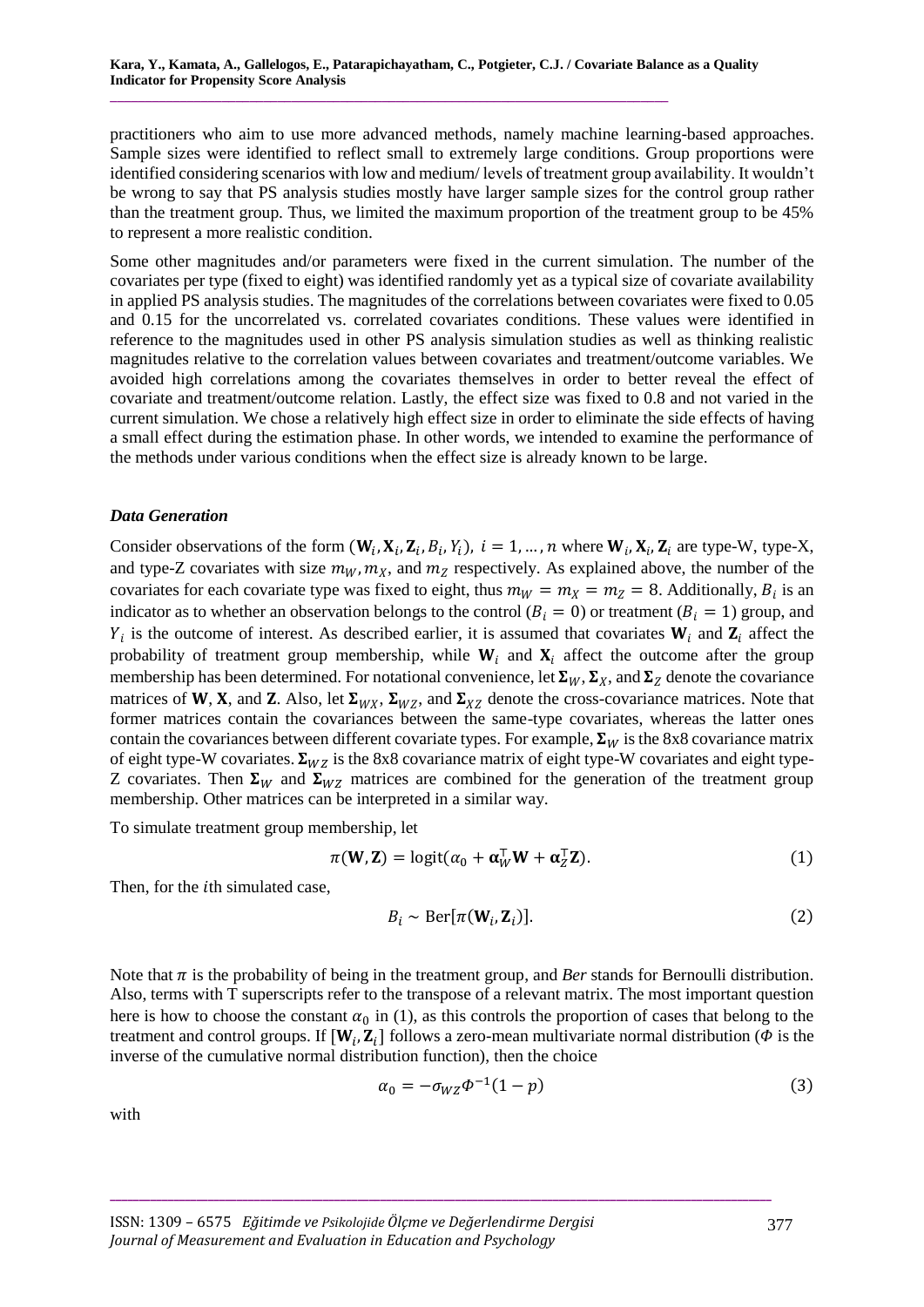$$
\sigma_{WZ} = \sqrt{\left[\alpha_{W}^{\top}, \alpha_{Z}^{\top}\right] \begin{bmatrix} \Sigma_{W} & \Sigma_{WZ} \\ \Sigma_{WZ} & \Sigma_{Z} \end{bmatrix} \begin{bmatrix} \alpha_{W} \\ \alpha_{Z} \end{bmatrix}}
$$
(4)

will result in a proportion p of the cases being associated with a success probability  $\pi(\mathbf{W}, \mathbf{Z})$  greater than 0.5 and a proportion  $1 - p$  with success probability less than 0.5. Once the treatment group memberships have been generated, the outcome  $Y_i$  is generated according to

 $\mathcal{L}_\mathcal{L} = \{ \mathcal{L}_\mathcal{L} = \{ \mathcal{L}_\mathcal{L} = \{ \mathcal{L}_\mathcal{L} = \{ \mathcal{L}_\mathcal{L} = \{ \mathcal{L}_\mathcal{L} = \{ \mathcal{L}_\mathcal{L} = \{ \mathcal{L}_\mathcal{L} = \{ \mathcal{L}_\mathcal{L} = \{ \mathcal{L}_\mathcal{L} = \{ \mathcal{L}_\mathcal{L} = \{ \mathcal{L}_\mathcal{L} = \{ \mathcal{L}_\mathcal{L} = \{ \mathcal{L}_\mathcal{L} = \{ \mathcal{L}_\mathcal{$ 

$$
Y_i = \beta_0 + \beta_T B_i + \beta_W^{\top} W_i + \beta_X^{\top} X_i + \varepsilon_i, \tag{5}
$$

where  $\varepsilon \sim N(0, \sigma_{\varepsilon}^2)$  and  $\beta_T = D \cdot \sigma_{\varepsilon}$  with D being the effect size, which is fixed to 0.8, assuming the existence of a large treatment effect. The population values in (4) and (5) were set to  $\alpha_W = -1.0$ ,  $\alpha_Z =$ 1.0,  $\beta_W = 1.0$ , and  $\beta_X = 2.0$ . Note that varying the population values of these parameters regulates the level of association between the covariates and treatment assignment/outcome. We selected these values somewhat arbitrarily yet in the light of the other PS simulation studies, including Brookhart et al. (2006).

The covariance matrices between the same-  $(\Sigma_W, \Sigma_X,$  and  $\Sigma_Z)$  and cross-type covariates  $(\Sigma_{WX}, \Sigma_{WZ},$  and  $\Sigma_{YZ}$ ) were varied depending on the magnitude of the relationship among the covariates as a simulation condition. Since all covariates were assumed to have a zero mean and a unit variance, covariance matrices were also the correlation matrices. For the conditions that assumed no relationship among the covariates, all correlations were fixed to zero. Thus, the same- and cross-type matrices were 8x8 identity and 8x8 zero matrices, respectively. For the conditions that assumed a relationship among the covariates, 0.15 and 0.05 were assigned to the correlations among the same- and cross-type covariates and were used to create the relevant covariance matrices.

Two hundred data sets were generated per simulation condition with R (R Core Team, 2018) and analyzed with the relevant PS analysis method, as elaborated in the next section. Note that the data were generated by considering all three types of covariates as predictors of the treatment assignment and outcome variables. In other words, the treatment assignment was generated by using the W- and Z-type covariates (8+8=16 predictors in total), and the outcome measure was generated by using the W- and X-type covariates (8+8=16 predictors in total). During the PS model fitting procedure, however, only one type of covariate (8 in total) was used for each analysis in order to examine the effect of covariate type as a simulation condition.

#### *Analysis*

PS weights were computed to estimate the average treatment effect for the treated (ATT), utilizing weighting by the odds (Hirano, Imbens, & Ridder, 2003). Therefore, weights for observations in the treatment group were fixed to be  $w_{ti} = 1.0$  and weights for observations in the control group were computed by  $w_{ci} = (ps_i)/(1 - ps_i)$ , where  $ps_i$  is the estimated PS for the *i*th observation.  $w_{ti}$  and  $w_{ci}$ values were then used to compute weighted standardized treatment effect for the outcome variable. For covariates, the weights were applied to compute the SAMD and VR as the indicators of covariate balance per covariate. SAMD and the VR values (after adjusting for the treatment/control group as the denominator) for eight covariates were further averaged to obtain the overall balance indicators per simulated data set, which are referred to as average SAMD (ASAMD) and average VR (AVR) in the following sections.

We intended to use the default PS estimation options as much as possible for the three methods in their relevant R functions, considering a typical user without deep knowledge. Nevertheless, we modified some options for GBR method in order to prevent masking its performance compared to simpler methods. The traditional LR method was conducted by the *MatchIt* R package (Ho, Imai, King, & Stuart, 2008), adopting the default specifications for PS estimation with NNM. The GBR method was utilized by the *twang* R package (Ridgeway, McCaffrey, Morral, Griffin, & Burgette, 2017) with default specifications except for the stopping method, which was modified to assess the maximum balance matrix for Kolmogorov-Smirnov statistic. We also modified the estimand option to be ATT (as it was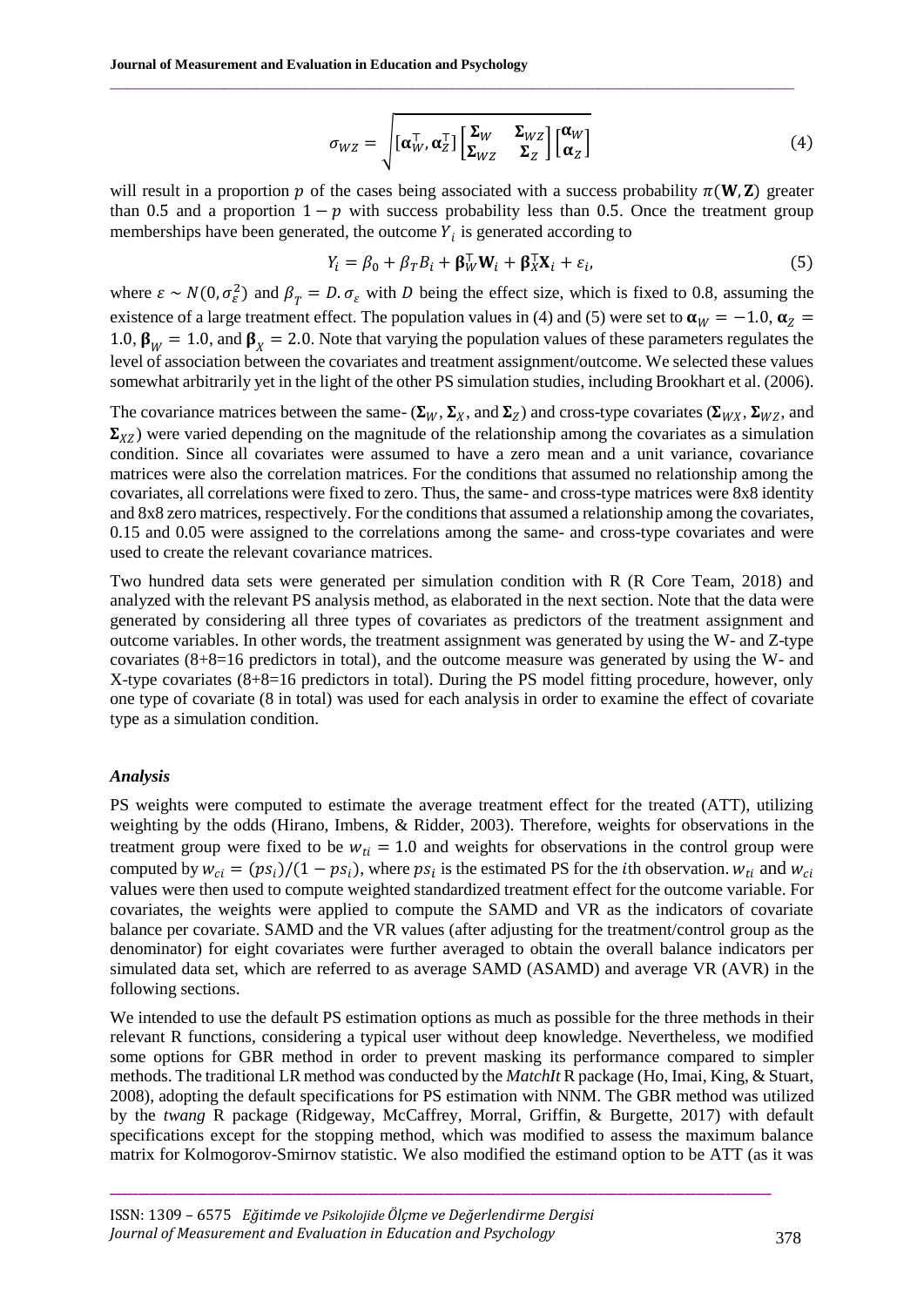the adopted method in the current study), which was ATE-Average Treatment Effect by default. The *CBPS* R package (Fong, Ratkovic, & Imai, 2019; Imai & Ratkovic, 2014) was used to estimate the PSs by the CBPS method with default options. Readers are referred to relevant resources for more details about the R functions of each method.

## *Evaluation Criteria*

In an effort to derive a consistent measure of covariate balance and treatment effect, we utilized the *cobalt* R package (Greifer, 2019) to compute the ASAMD and AVR between treatment and control groups per generated data set. The *cobalt* package is commonly used as a supplement to the balance diagnostic tools and provides efficient summary tables of balance diagnostics for each covariate.

For the evaluation of overall covariate balance performance, ASAMD and AVR values were further averaged across 200 data sets generated per simulation condition. Average ASAMD values closer to 0 and average AVR values closer to 1 are considered to be good indicators of overall covariate balance in terms of mean and variance, respectively. Recovery of the population treatment effect ( $D = 0.8$ ) was evaluated by the absolute bias (AB) and standard error (SE), which were calculated by equations (6) and (7), respectively.

$$
AB(\widehat{D}) = |\overline{\widehat{D_m}} - D| \tag{6}
$$

$$
SE(\widehat{D}) = \sqrt{\frac{\sum_{m}^{M} (\widehat{D} - \overline{\widehat{D_{m}}})^{2}}{M}}
$$
\n(7)

Note that  $D$  and  $\widehat{D}$  are the population and estimated values of the treatment effect. Also, M represents the total number of replications (200 in our case), m is a specific step of those M replications, and  $\widehat{D_m}$ is the average of the estimated effect sizes across  $M$  replications.

# **RESULTS**

# *Recovery of the Treatment Effect*

It was confirmed that the use of type-W covariates provided the lowest ABs for the recovery of the treatment effect under all simulation conditions (Figure 1). This result is consistent with the existing literature that encourages researchers/practitioners to use covariates that correlate with both outcome and treatment indicators (Brookhart et al., 2006; Hong, Aaby, Siddique, & Stuart, 2018; Myers et al., 2011; Steiner, Cook, Shadish, & Clark, 2010). However, contrary to our expectation, the performance of type-X covariates (correlated with the outcome) was not as good as type-W covariates. Rather, their performance was close to type-Z covariates (correlated with the treatment condition), especially when there was no correlation among covariates. Nevertheless, the ABs were lower for type-X covariates (all below 0.6) than type-Z covariates for all simulation conditions. Lastly, the bias was slightly lower when the type-W covariates were correlated vs. they were not.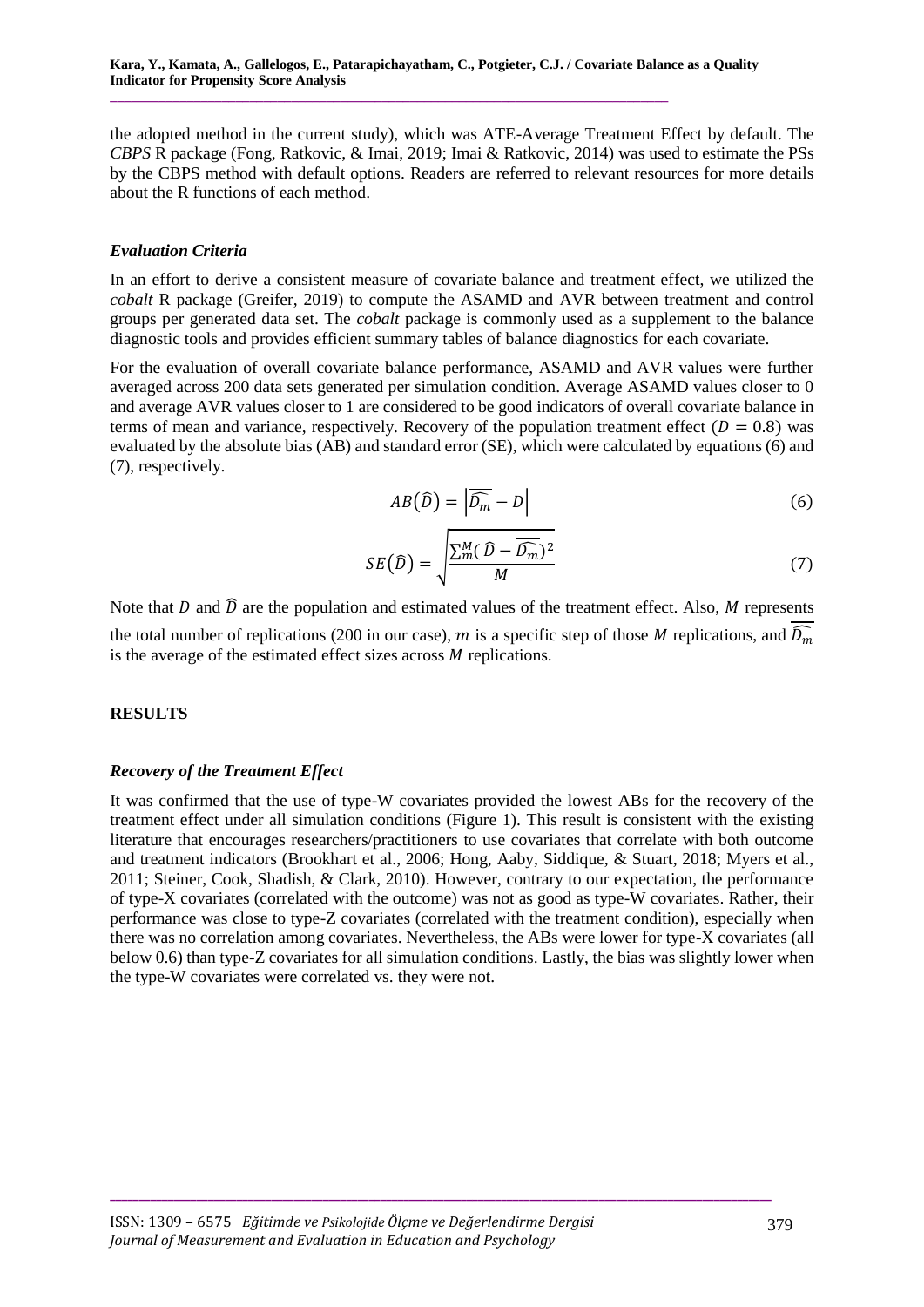

 $\mathcal{L}_\mathcal{L} = \{ \mathcal{L}_\mathcal{L} = \{ \mathcal{L}_\mathcal{L} = \{ \mathcal{L}_\mathcal{L} = \{ \mathcal{L}_\mathcal{L} = \{ \mathcal{L}_\mathcal{L} = \{ \mathcal{L}_\mathcal{L} = \{ \mathcal{L}_\mathcal{L} = \{ \mathcal{L}_\mathcal{L} = \{ \mathcal{L}_\mathcal{L} = \{ \mathcal{L}_\mathcal{L} = \{ \mathcal{L}_\mathcal{L} = \{ \mathcal{L}_\mathcal{L} = \{ \mathcal{L}_\mathcal{L} = \{ \mathcal{L}_\mathcal{$ 

Figure 1. Absolute Bias of the Estimated Treatment Effect

In general, the three PS estimation methods performed similarly for recovering the population treatment effect under common conditions. This was especially true for conditions with type-X covariates. However, for conditions with type-W covariates, GBR did not perform as well as CBPS and LR, while CBPS and LR performed similarly. These tendencies were observed for all conditions, regardless of sample size, proportion of the treatment group, and correlation among covariates. Interestingly, GBR had the lowest AB values when type-Z covariates were used. However, the ABs were large, and the differences between GBR and the other two methods were not large enough to claim that GBR would be useful with type-Z covariates.

Regarding the sample size, there was no clear effect on the AB values for any of the three PS estimation methods. Only a slight decreasing tendency of AB with increased sample size was observed with the use of GBR method in conditions with type-W covariates. On the other hand, a clear effect of sample size was observed for SE values (Figure 2), which were in decreasing trend with the increase of sample size as expected. The proportion of the treatment group also did not show a considerable effect for AB values. Lastly, the effect of the correlation among the selected covariates showed different trends depending on a specific condition. For example, the AB values were lower when type-W covariates were correlated regardless of the proportion of the treatment group. This was also the case for type-X covariates; however, the change was not as clear as for the type-W covariates. An opposite tendency was observed for type-Z covariates. Namely, the AB values were higher when the covariates were correlated for both proportions of the treatment group. Thus, the amount of correlation between type-W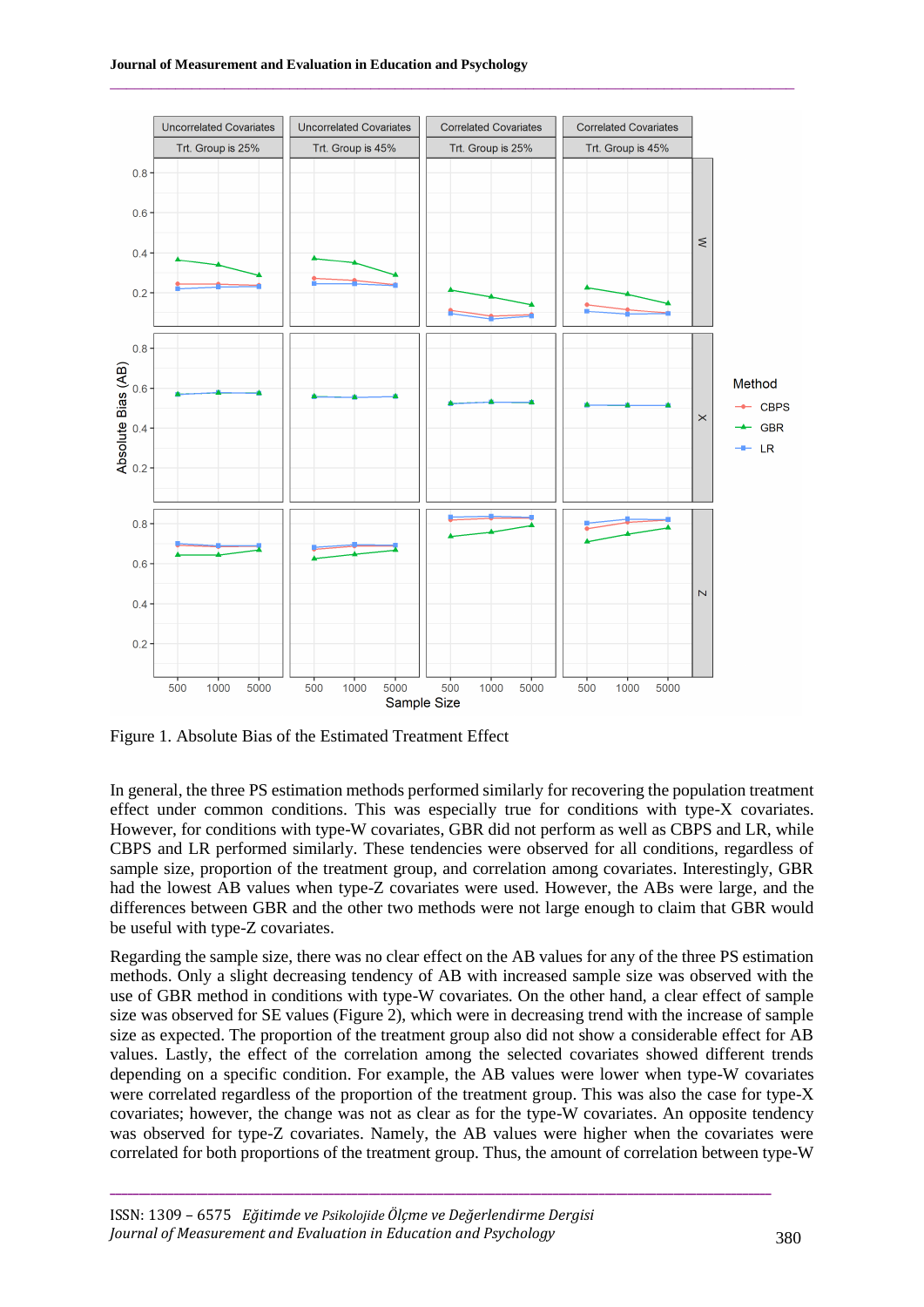covariates seems to provide extra information for a better recovery of the treatment effect. Conversely, intercorrelated type-Z covariates seem to deteriorate the estimation of the treatment effect. Although we don't have an exact explanation for this phenomenon, we suspect that the intercorrelated treatment assignment predictors led to problematic balancing hence to slightly higher bias in the treatment effect estimation. Moreover, it is known that the use of only type-Z predictors is expected to result in a higher bias in the treatment effect estimation (Patrick et al., 2011). Thus, with the intercorrelated type-Z covariates, this negative effect seemed to be slightly larger.



Figure 2. Standard Error of the Estimated Treatment Effect

In summary, our results demonstrated that the use of covariates that are related to both treatment indicator and the outcome resulted in a better recovery of the treatment effect nearly under all studied simulation conditions. Also, it was demonstrated that LR and CBPS produced better performance than GBR when type-W covariates were used. It is important to note that such a result might be explained by the data generation model, where we used only the first-level terms in the logistic regression of the treatment assignment. In other words, no higher-level terms (such as square of the predictors) or interactions were used in the generation of the treatment assignment. Thus, this is in line with the estimation of a plain logistic regression model adopted in LR method. GBR is known to examine also the prediction power of higher-level and interaction terms automatically. Thus, better performance of the LR compared to a more advanced method like GBR might be a result of this. Additionally, if selected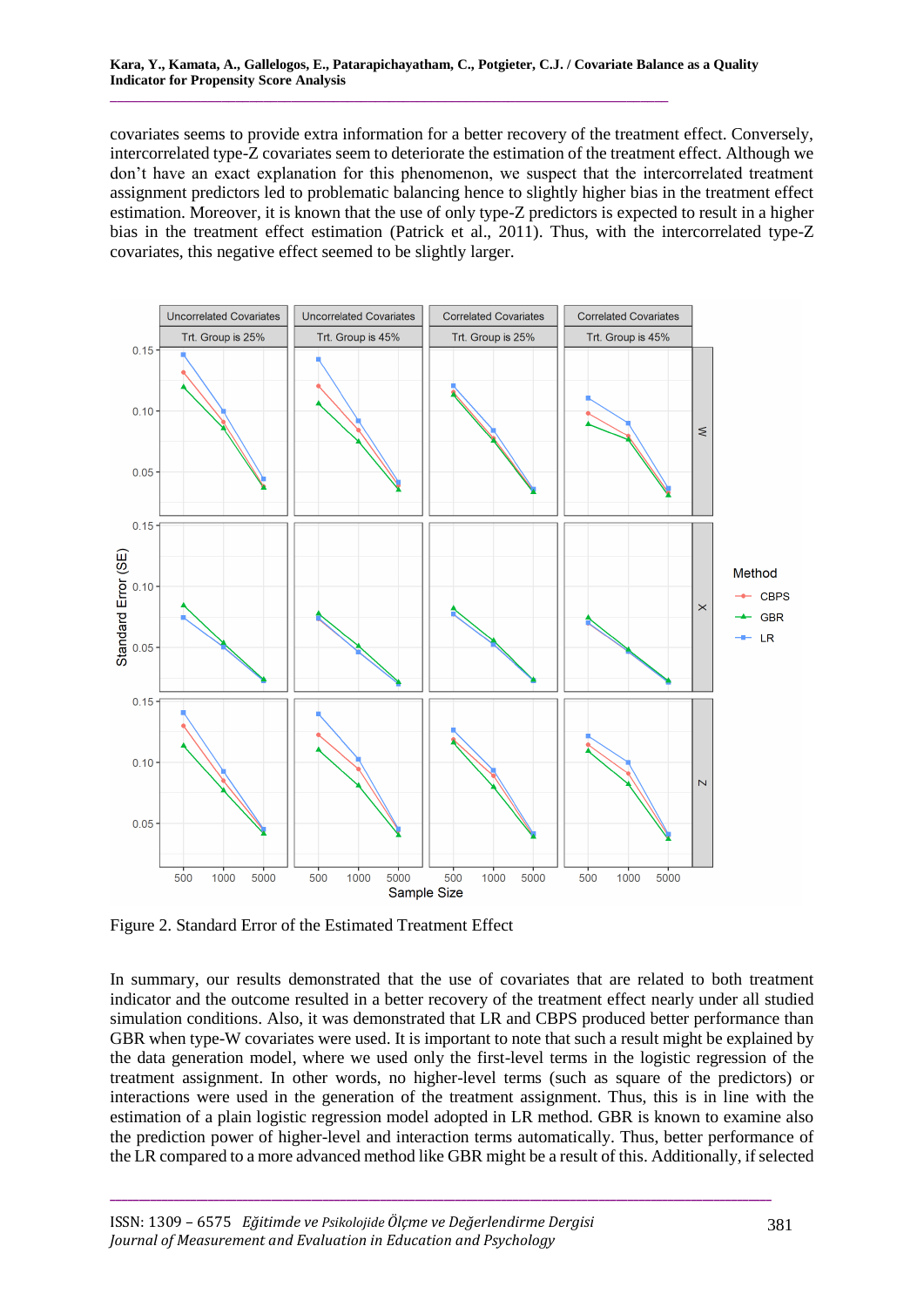covariates are correlated only with the outcome, selection of the PS estimation method would not matter so much, as the three performed similarly.

 $\mathcal{L}_\mathcal{L} = \{ \mathcal{L}_\mathcal{L} = \{ \mathcal{L}_\mathcal{L} = \{ \mathcal{L}_\mathcal{L} = \{ \mathcal{L}_\mathcal{L} = \{ \mathcal{L}_\mathcal{L} = \{ \mathcal{L}_\mathcal{L} = \{ \mathcal{L}_\mathcal{L} = \{ \mathcal{L}_\mathcal{L} = \{ \mathcal{L}_\mathcal{L} = \{ \mathcal{L}_\mathcal{L} = \{ \mathcal{L}_\mathcal{L} = \{ \mathcal{L}_\mathcal{L} = \{ \mathcal{L}_\mathcal{L} = \{ \mathcal{L}_\mathcal{$ 

#### *Covariate Balance*

#### *Means*

It was demonstrated that the mean balance was consistently better for the type-X covariates (correlated only with the outcome) under all conditions (Figure 3). Furthermore, the average ASAMD values for the type-X covariates were always below 0.05 regardless of the simulation condition, indicating that they met the threshold by WWC- What Works Clearinghouse, Institute of Education Sciences, U.S. Department of Education (2017). Therefore, a practitioner would interpret that the PS analysis went well. This result requires special attention, as it was demonstrated in the previous section that type-X covariates did not produce good AB for the recovery of the population treatment effect, compared to type-W covariates (correlated with the outcome and treatment condition). In other words, these results demonstrate that good covariate balance on means does not necessarily guarantee a good estimate of the treatment effect.



Figure 3. Covariate Balance on Means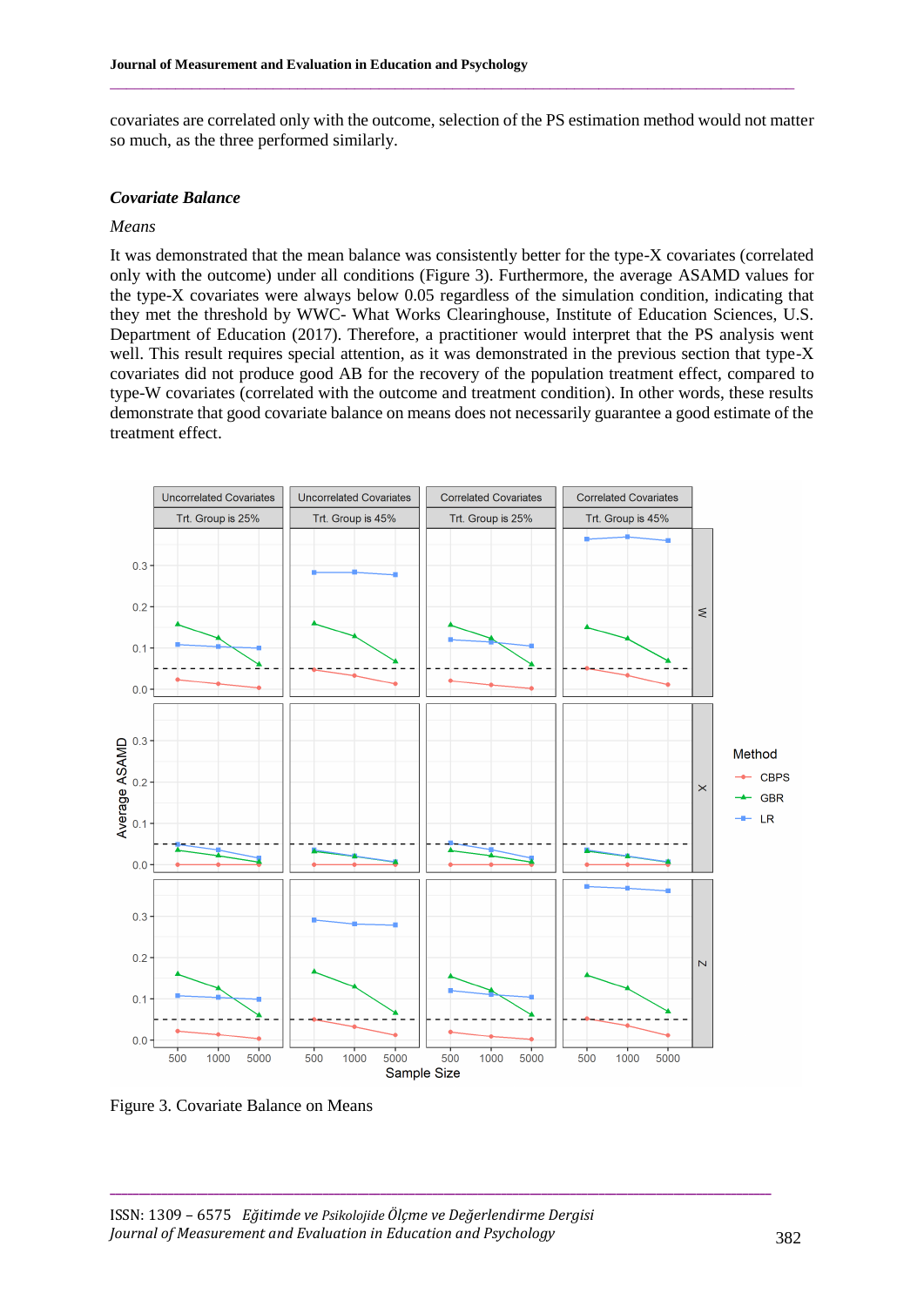On the other hand, when type-W covariates were used, the average ASAMD values met the WWC criterion of 0.05 or lower only in conditions with CBPS as the method used for PS analysis. It was also observed that conditions with GBR approached the WWC criterion with the largest sample size ( $n =$ 5,000) by the use of type-W covariates. Nevertheless, none of the two conditions resulted in low AB values, and GBR's AB values were the highest with the use of type-W covariates. Thus, these findings also support the fact that good mean-based covariate balance does not necessarily result in a less biased treatment effect estimate.

Looking at the results with the use of type-Z covariates (correlated only with the treatment condition) a similar trend was observed, where CPBS had the uniformly low average ASAMD values and GBR approached the WWC's criterion with the highest sample size. Nevertheless, the lowest AB was observed consistently for GBR, and surprisingly, the AB values were increased by the increase of the sample size. It is also worth noting that the average ASAMD values for LR were severely affected by the proportion of the treatment group when type-W and type-Z covariates were used. Related to this, LR was not the best performing method in terms of mean balance, compared to its good performance in terms of recovery of the treatment effect. This difference is more important for the use of type-W covariates. A potential explanation for this might be the simplicity of the LR method for computation of the PSs compared to CBPS and GBR. In other words, simple LR does not account for complex relationships during the balancing procedures as CBPS and GBR do.

#### *Variances*

Overall, GBR outperformed the other two PS estimation methods, producing better covariate balance with respect to variance ratio. This is not surprising because we set up GBR to derive PSs by evaluating the maximum of the balance matrices based on Kolmogorov-Smirnov statistic, which evaluates the difference in distribution shapes, as opposed to the difference in the means only. Exceptions were observed when the treatment group was 45% and  $n = 5,000$  for type-W (correlated with the outcome and treatment condition) and type-Z covariates (correlated only with the treatment condition), where CBPS produced slightly better variance ratios than GBR. Unlike the mean balance of covariates, it was clear that the variance balance was affected by the sample size (Figure 4). All three PS estimation methods provided better variance ratios in conditions with larger sample sizes. It was demonstrated that sample size mattered more for CBPS than the other two methods.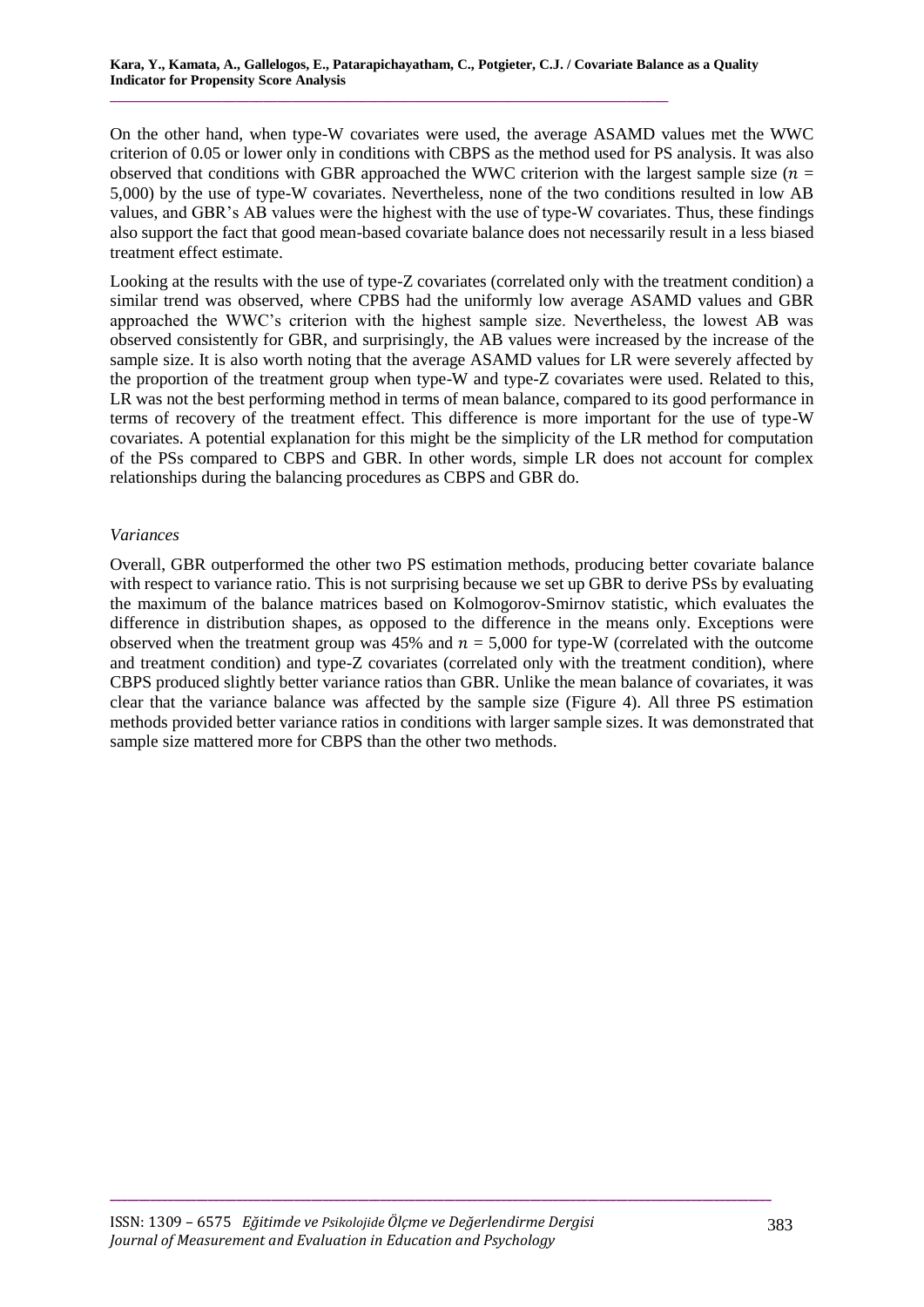

 $\mathcal{L}_\mathcal{L} = \{ \mathcal{L}_\mathcal{L} = \{ \mathcal{L}_\mathcal{L} = \{ \mathcal{L}_\mathcal{L} = \{ \mathcal{L}_\mathcal{L} = \{ \mathcal{L}_\mathcal{L} = \{ \mathcal{L}_\mathcal{L} = \{ \mathcal{L}_\mathcal{L} = \{ \mathcal{L}_\mathcal{L} = \{ \mathcal{L}_\mathcal{L} = \{ \mathcal{L}_\mathcal{L} = \{ \mathcal{L}_\mathcal{L} = \{ \mathcal{L}_\mathcal{L} = \{ \mathcal{L}_\mathcal{L} = \{ \mathcal{L}_\mathcal{$ 

Figure 4. Covariate Balance on Variances

Similar to mean balance results, it was revealed that a PS estimation method that provided good variance balance did not necessarily do the same for the estimation of the treatment effect. Based on this determination, we can summarize our findings under two main statements. First, similar to mean balance results, the variance ratios were generally better for the type-X covariates (correlated only with the outcome) than the type-W and type-Z covariates across all conditions. However, as pointed out in the previous section, type-X covariates did not produce better AB values for the recovery of the treatment effect. Second, although GBR generally provided better variance ratios compared to the other two methods, it did not perform as well, in terms of AB, as CBPS and LR under conditions with type-W covariates. Also, LR provided the worst variance ratios for all conditions with type-X covariates; however, in terms of recovery of the treatment effect, LR performed as well as CBPS and GBR in conditions with type-X covariates. Therefore, based on our simulation results, we cannot conclude that variance ratios provided additional information to identify less biased treatment effect. Nevertheless, they provide more information about covariate balance in addition to mean balance.

#### **DISCUSSION and CONCLUSION**

Based on the simulation results, obtaining good covariate balance in terms of mean and variance ratio is likely when covariates are correlated only with the outcome variable (i.e., type-X covariates). The average mean balance across all conditions for this covariate type was below 0.05 on the standardized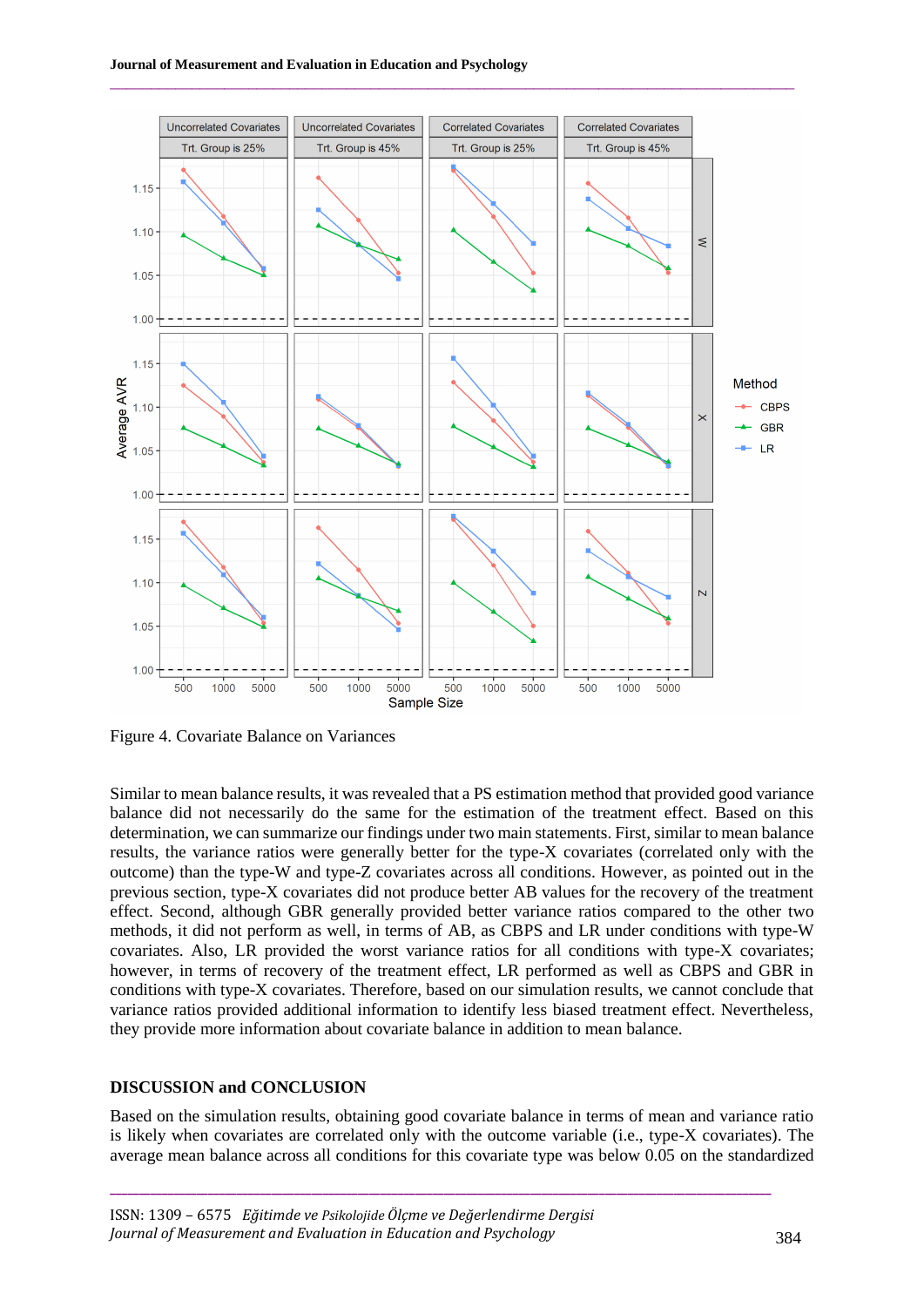scale, which meets the WWC criterion. The variance ratio for type-X covariates was consistently lower than other types of covariates in comparable conditions. However, the recovery of the treatment effect was not the best when only this type of covariates was used. Therefore, researchers/practitioners need to be cautious while using covariates that are mainly correlated with the outcome and not with the treatment assignment. Moreover, it is clear that in applied research that utilizes PS analysis, the true treatment effect will never be known. Thus, practitioners are encouraged to pay as much attention to the characteristics of the covariates as the level of balance they obtain after their selection. If the availability of the covariates is somewhat limited, practitioners can rely on the strengths of other PS estimation methods. For example, it was demonstrated that GBR provided slightly lower AB values when the covariates were the ones that only related to the treatment assignment. Nevertheless, we do not recommend solely relying on such an improvement since the bias values still were high in absolute values.

Also, obtaining a good mean covariate balance is more likely when the CBPS method is used regardless of the covariate type used, whether covariates are correlated or not, sample size, and the proportion of the treatment group. In all of the conditions this study investigated, the mean balance met the WWC criterion with the CBPS. However, it was revealed that the magnitude of AB was affected more by the types of covariates used, as already implied above. When the CBPS was used with covariates that are correlated with the outcome variable and treatment condition (i.e., type-W covariates), AB was quite small, especially when covariates were correlated with each other. However, it is not only for the CBPS; LR performed equally well, and the performance of the GBR was just slightly worse than the CBPS and LR.

Can an examination of the second moment (i.e., the variance ratio) help researchers/practitioners evaluate/predict the quality of an estimated treatment effect? Not likely. When the sample size was large, the variance ratio became very close to 1.05 for CBPS and GBR. However, this happened for all covariate types, including the ones that are correlated only with the treatment assignment (i.e., type-Z covariates). On the other hand, when the sample size was small ( $n = 500$ ), variance ratios for CBPS and LR were large, up to 1.20 in the condition with correlated covariates with a 25% treatment group ratio. In conclusion, we can't recommend that using VR as a complement to ASAMD will be strong enough to predict the performance of the PS methods that would lead to less bias of treatment effect estimation. Rather, practitioners should pay more attention to the characteristics of the covariates they are planning to use for the estimation of PSs rather than solely relying on the level of balance.

It would not be wrong to say that CBPS can be suggested as the optimal method considering the general simulation conditions since it showed the best performance for the mean balance and better or nearly equal performance with two other methods for the recovery of the treatment effect. On the other hand, practitioners who mainly use type-X covariates would feel better by the good mean balance and variance ratio diagnostics they get. Nevertheless, they should be cautious about the estimation of the treatment effect since the type-W covariates (correlated both with the outcome and the treatment condition) showed better recovery results. In conclusion, it can be suggested to use covariates that are equally relevant to the treatment assignment and the outcome.

# *Limitations and Future Research*

As explained in the methods section, specifications of the population values for the coefficients of different covariate types were somewhat arbitrary. It is likely that the results may change based on different specifications of those population values during the data generation phase. This is true for changing either the LR coefficients for the generation of the treatment indicator or the linear model for the generation of the outcome variable. Nevertheless, we tried to assign reasonable values for those parameters depending on their relation with the treatment condition and the outcome variable. We also checked other studies (e.g., Brookhart et al., 2006) as references for identifying typical values that are expected to be encountered in applied research. Also, data generation models did not assume any higherlevel terms (e.g., quadratic effects) or interactions between covariates.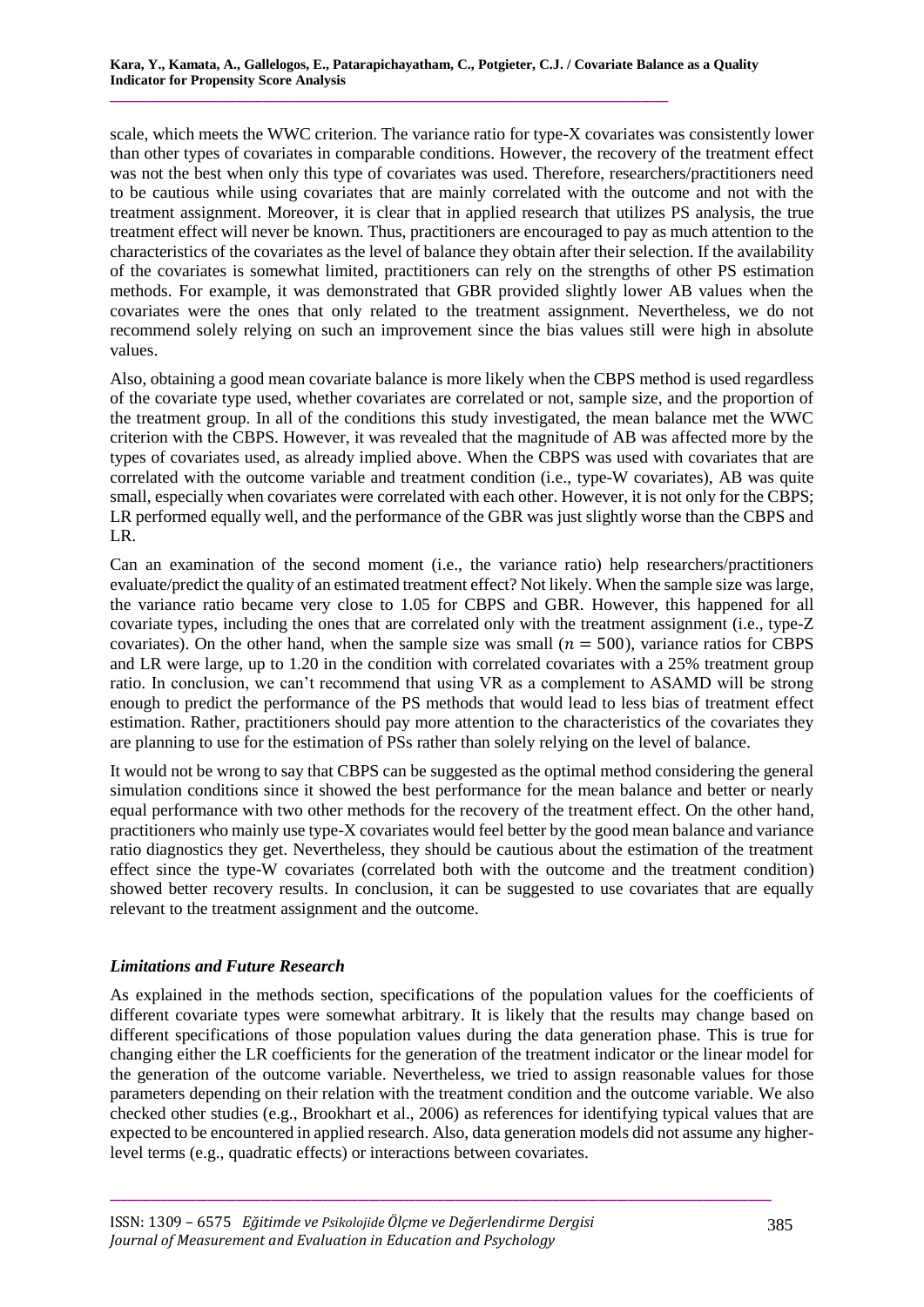The number of covariates were limited to eight in derivations of PSs. Although this number is realistic in many applications of PS analysis, a larger number of covariates may change the results. Also, our simulations investigated three different covariate types (i.e., type-W, type-X, and type-Z) in turn only, meaning none of our PSs were estimated using a combination of different covariate types. Although this does not sound realistic, we intentionally performed that in order to reveal the isolated effect of each covariate type. This also mimics the scenario where applied researchers miss using a specific type of covariates that potentially might change the results of the PS analyses.

 $\mathcal{L}_\mathcal{L} = \{ \mathcal{L}_\mathcal{L} = \{ \mathcal{L}_\mathcal{L} = \{ \mathcal{L}_\mathcal{L} = \{ \mathcal{L}_\mathcal{L} = \{ \mathcal{L}_\mathcal{L} = \{ \mathcal{L}_\mathcal{L} = \{ \mathcal{L}_\mathcal{L} = \{ \mathcal{L}_\mathcal{L} = \{ \mathcal{L}_\mathcal{L} = \{ \mathcal{L}_\mathcal{L} = \{ \mathcal{L}_\mathcal{L} = \{ \mathcal{L}_\mathcal{L} = \{ \mathcal{L}_\mathcal{L} = \{ \mathcal{L}_\mathcal{$ 

Although our study indicates that practitioners utilizing PS analysis should not rely on mean-based covariate balance, it is still unclear which diagnostic measure is ideal when conducting PS analysis. It could be that the ideal diagnostic measure depends on the method used to estimate the PSs (e.g., LR, GBR, CBPS) or on the approach used to apply the PSs (e.g., weighting, subclassification, etc.) in balancing treatment and control groups. The *cobalt* R package is able to work with the PS methods we explored in this study to provide weights. It could be that the "power" behind each method relies on using the weighting values generated from within each method rather than pulling the PSs to generate weights outside of each method. Future studies could investigate how different PS methods in combination with the *cobalt* R package generate weights and how these might affect covariate balance diagnostics and treatment effect bias.

Last, this study systematically demonstrated the effect of various conditions on covariate balance and estimation of the treatment effect through a series of simulated data. While results were quite promising, an empirical data set was not analyzed. We believe that a real data set would be helpful to confirm our simulation findings. Therefore, an empirical data analysis can be considered in a future study by using various PS estimation methods.

#### **REFERENCES**

- Austin, P. C. (2009). Balance diagnostics for comparing the distribution of baseline covariates between treatment groups in propensity-score matched samples. *Statistics in Medicine*, *28*(25), 3083–3107. <https://doi.org/10.1002/sim.3697>
- Belitser, S. V., Martens, E. P., Pestman, W. R., Groenwold, R. H. H., Boer, A. de, & Klungel, E. H. (2011). Measuring balance and model selection in propensity score methods. *Pharmacoepidemiology and Drug Safety*, *20*(11), 1115–1129.<https://doi.org/10.1002/pds.2188>
- Bhattacharya, J., & Vogt, W. B. (2007). Do instrumental variables belong in propensity scores? Cambridge, MA: National Bureau of Economic Research (NBER) Working Paper Series No. 343.
- Brookhart, M. A., Schneeweiss, S., Rothman, K. J., Glynn, R. J., Avorn, J., & Sturmer, T. (2006). Variable selection for propensity score models. *American Journal of Epidemiology*, *163*(12), 1149–1156. <https://doi.org/10.1093/aje/kwj149>
- Cannas, M., & Arpino, B. (2019). A comparison of machine learning algorithms and covariate balance measures for propensity score matching and weighting. *Biometrical Journal*, *61*(4), 1049–1072. <https://doi.org/10.1002/bimj.201800132>
- Fong, C., Ratkovic, M., & Imai, K. (2019). *CBPS: Covariate balancing propensity score*. Retrieved from [https://CRAN.R-project.org/package=CBPS](https://cran.r-project.org/package=CBPS)
- Greifer, N. (2019). *Cobalt: Covariate balance tables and plots*. Retrieved from [https://CRAN.R](https://cran.r-project.org/package=cobalt)[project.org/package=cobalt](https://cran.r-project.org/package=cobalt)
- Guo, S., & Fraser, M. W. (2015). *Propensity score analysis: Statistical methods and applications (ed. 2)*. Thousand Oaks, CA: Sage.
- Hirano, K., Imbens, G. W., & Ridder, G. (2003). Efficient estimation of average treatment effects using the estimated propensity score. *Econometrica*, *71*(4), 1161–1189.<https://doi.org/10.1111/1468-0262.00442>
- Ho, D. E., Imai, K., King, G., & Stuart, E. A. (2008). MatchIt: Nonparametric preprocessing for parametric causal inference. *Journal of Statistical Software*, *42*(8), 1–28. <https://doi.org/10.18637/jss.v042.i08>
- Hong, H., Aaby, D. A., Siddique, J., & Stuart, E. A. (2018). Propensity score-based estimators with multiple errorprone covariates. *American Journal of Epidemiology*, *188*, 222–230[. https://doi.org/10.1093/aje/kwy210](https://doi.org/10.1093/aje/kwy210)
- Imai, K., & Ratkovic, M. (2014). Covariate balancing propensity score. *Journal of the Royal Statistical Society*, *76*, 243–263.
- Kainz, K., Greifer, N., Givens, A., Swietek, K., Lombardi, B. M., Zietz, S., & Kohn, J. L. (2017). Improving causal inference: Recommendations for covariate selection and balance in propensity score methods. *Journal of the Society for Social Work and Research*, *8*, 2334–2351[. https://doi.org/10.1086/sim.3782](https://doi.org/10.1086/sim.3782)